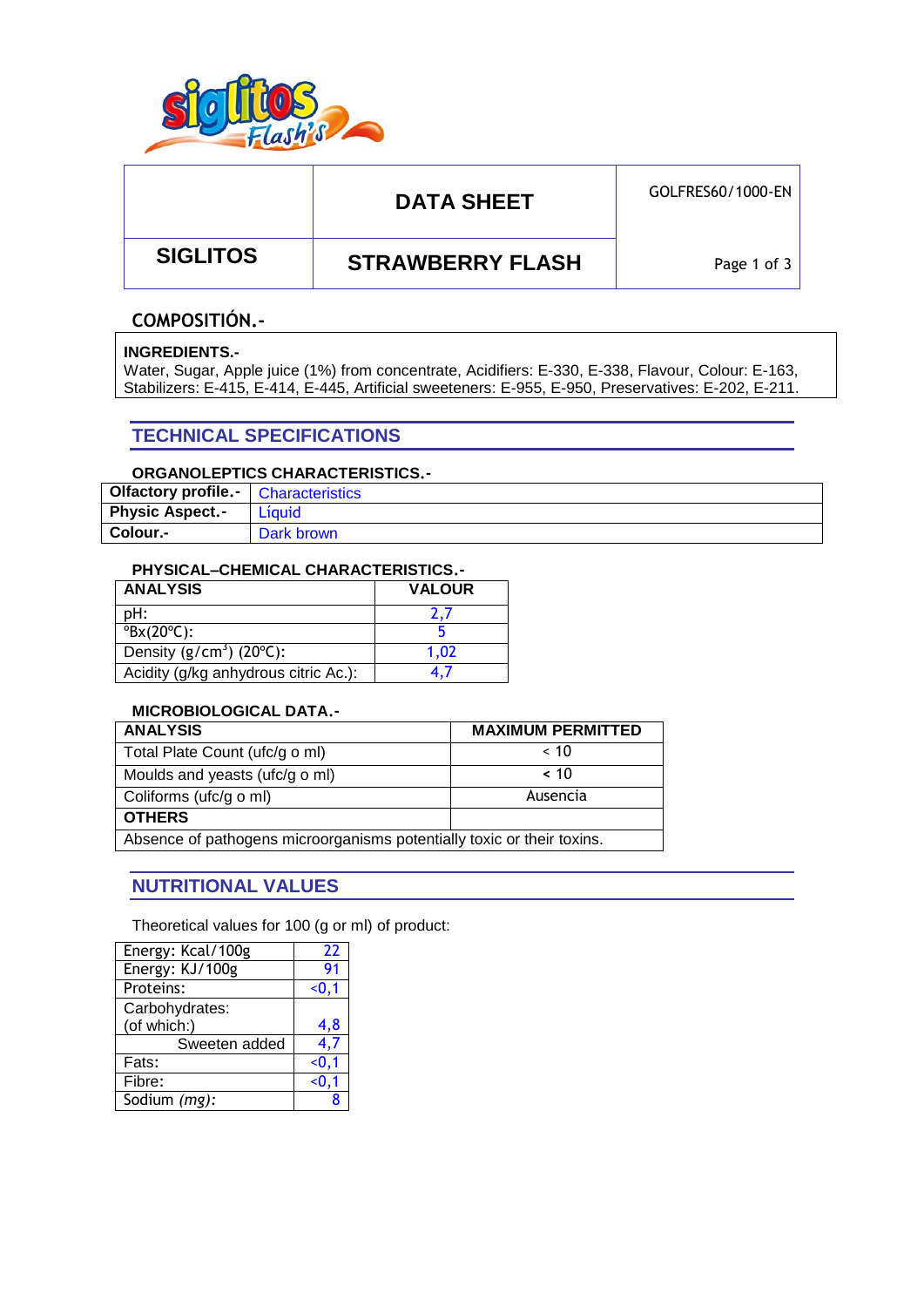

# DATA SHEET **GOLFRES60/1000-EN**

 **SIGLITOS STRAWBERRY FLASH**

Page 2 of 3

### **DECLARATION GLUTEN's ABSENCE**

It does not contain gluten, wheat flour, oats, barley or rye and that is toxicologically safe.

### **GMO DECLARATION**

It does not contain, neither is composed, nor comes from organisms (organisations) genetically modified (for example: maize (corn), soybean, rice,..) and it fulfils the European regulations.

In consequence it is not included in the area of application of the regulation 1829/2003/CE not of the regulation 1830/2003/CE.

## **ALLERGENS DECLARATION**

The present product contains or not the following ingredients recognized as allergens by the Board (Directive) 2000/13/CE and his later modifications relative to the labelling, presentation and advertising of nourishing products:

| <b>INGREDIENT</b>                                                                                                                                                                           | <b>PRESENCE</b> |           | <b>OBSERVATIONS</b> |  |
|---------------------------------------------------------------------------------------------------------------------------------------------------------------------------------------------|-----------------|-----------|---------------------|--|
|                                                                                                                                                                                             | <b>YES</b>      | <b>NO</b> |                     |  |
| Cereals that they contain gluten (it is to say, wheat,<br>rye, barley, oats, espelta, kamut or his (her, your)<br>hybrid varieties) and derivative products.                                |                 | X         |                     |  |
| Crustaceans and products based on crustaceans.                                                                                                                                              |                 | X         |                     |  |
| Eggs and products based on eggs.                                                                                                                                                            |                 | X         |                     |  |
| Fish and products based on fish.                                                                                                                                                            |                 |           |                     |  |
| Mollusc and products based on molluscs.                                                                                                                                                     |                 | X         |                     |  |
| Peanuts and products based on peanuts.                                                                                                                                                      |                 | X         |                     |  |
| Soybean and products based on soybean.                                                                                                                                                      |                 | X         |                     |  |
| Milk and his (her, your) derivatives, included lactose.                                                                                                                                     |                 |           |                     |  |
| Fruits of rind, that is to say, almonds, hazelnuts, nuts<br>of walnut, cashews, pecans, Pará chestnuts,<br>pistachios, nuts of macadamia and nuts of Australia,<br>and derivative products. |                 | χ         |                     |  |
| Lupines and derivative products.                                                                                                                                                            |                 | X         |                     |  |
| Celery and derivative products                                                                                                                                                              |                 |           |                     |  |
| Mustard and derivative products.                                                                                                                                                            |                 |           |                     |  |
| Sesame seeds and products based on sesame seeds.                                                                                                                                            |                 | X         |                     |  |
| Sulphurous anhydride and sulphites (bigger than 10<br>mg/kg expressed in SO2)                                                                                                               |                 | X         |                     |  |